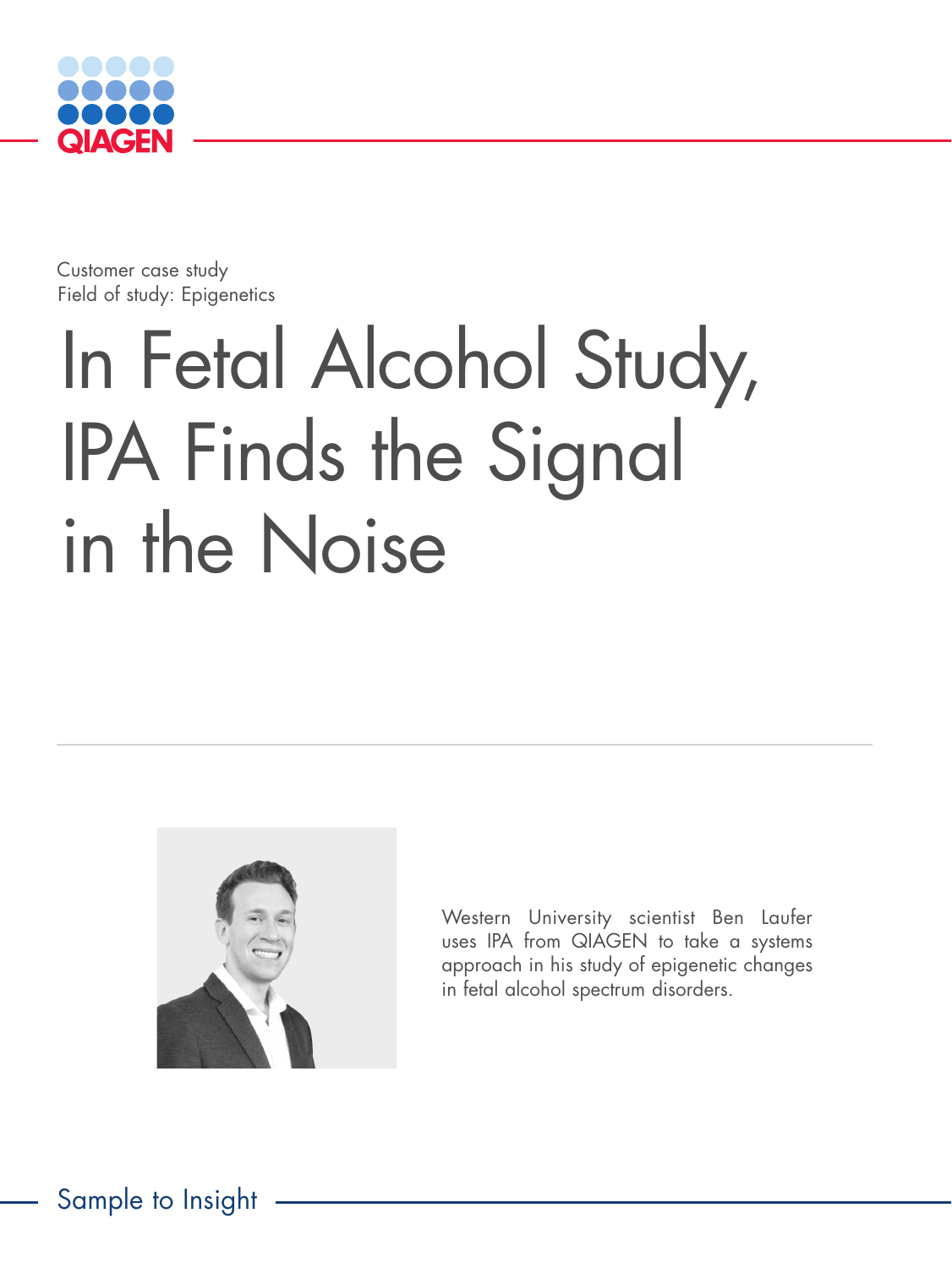At Western University, Ben Laufer is making strides in demonstrating the rampant genome-wide changes related to fetal alcohol syndrome and related disorders, a group of diseases that have been difficult to study due to heterogeneity in exposure and subsequent symptoms. By using QIAGEN's Ingenuity Pathway Analysis (IPA), he has proven that widespread epigenetic changes once written off as biological noise are in fact effects of alcohol exposure during fetal development.

Laufer says the real power of IPA is in its systems approach — the tool lets him analyze a constellation of data that would be daunting to study manually. Because that data encompasses such a broad spectrum of biological changes, even careful inspection would likely miss the common threads.

But IPA can process and make sense of these large data sets, offering the narrative that explains how these changes relate to each other. In a recent experiment, Laufer fed IPA several data sets that seemed to show little biological significance. "After just 10 minutes in IPA, we had our eureka," he says. "It was great."

IPA is also an important tool for allowing biologists to perform advanced computational analyses that might otherwise be the domain of expert bioinformaticians, Laufer notes. "It helps to bridge this very wide gap that we're seeing in biology between people with a statistical or bioinformatics background and people with a biology background," he adds.

### FASD Focus

Laufer started out with plans to attend medical school, but even during his undergraduate studies he found himself pulled toward science instead. "I realized that the people making the difference and developing the technologies that we see in medicine weren't the doctors but the scientists," he recalls. "I've always been interested in changing things rather than doing things the way they are."

He hasn't looked back since. Now a PhD candidate at Western University, his focus is on epigenetics, a field that was just taking off when he began his degree program under the guidance of Dr. Shiva Singh. "The realization that there's much more to heritable information than the four DNA bases was a big topic in the field when I started," he says. Some of his PI's lab focused on fetal alcohol spectrum disorders (FASD), so Laufer decided to apply new epigenetic technologies to that research area. FASD offers Laufer the opportunity to do what he always wanted to: make a difference in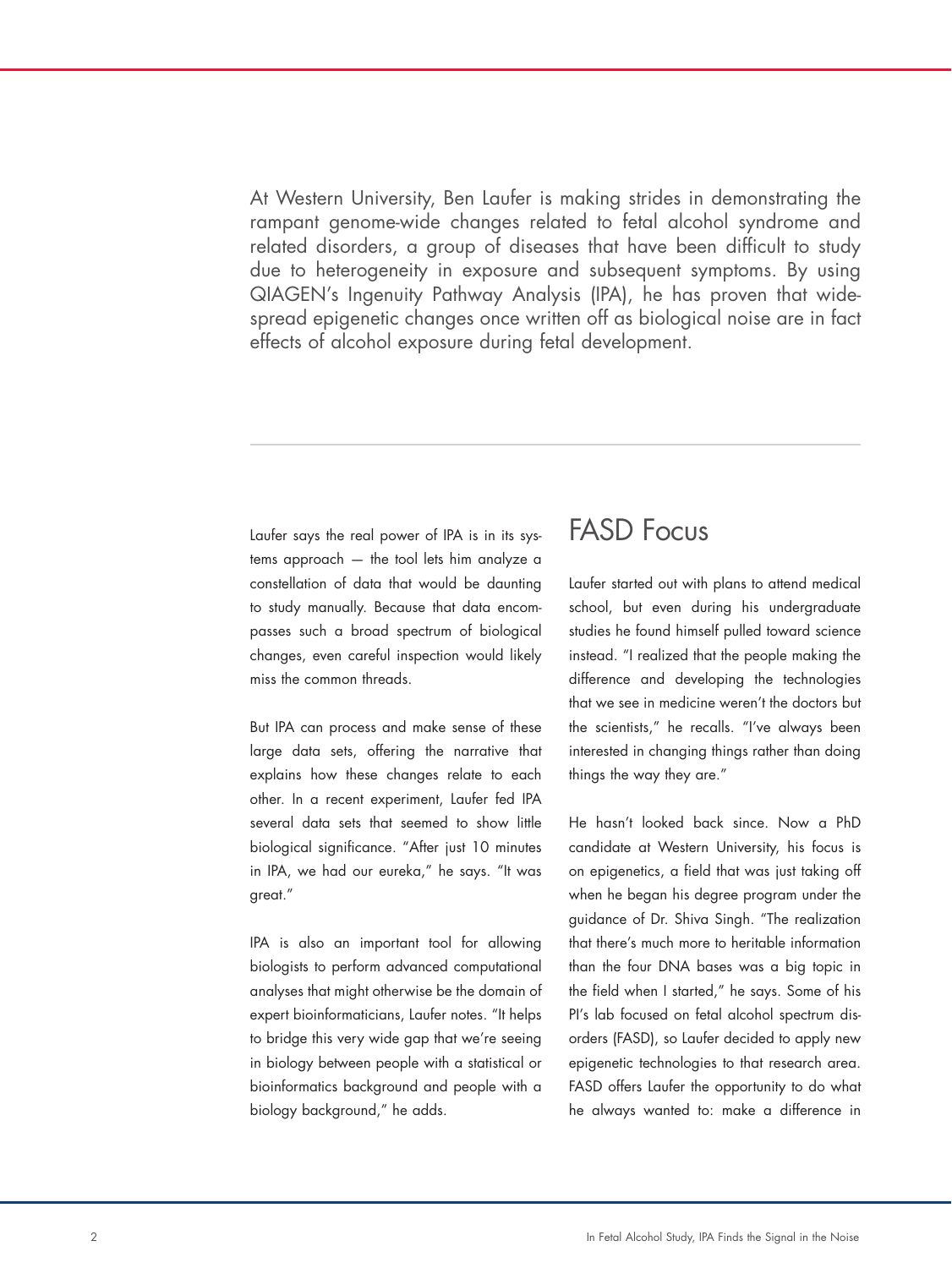medicine. Current diagnostics for children suspected to have FASD are rudimentary — measuring distance between the eyes, for example, to see if there's a deviation from normal. If Laufer can determine a telltale epigenetic code indicative of FASD, it would be a major step toward improved diagnostics in the field.

FASD comprises a range of conditions, with fetal alcohol syndrome the most severe. Scientists estimate there may be six babies born with FASD out of every 1,000 live births, but diagnosis is so challenging and inconsistent that some experts believe this significantly underestimates the problem. People with FASD may have symptoms from facial abnormalities and growth deficiency to cognitive impairment and other damage to the central nervous system. "Fetal alcohol really is a disease of the epigenome, with regulatory elements being most damaged," Laufer notes.

The severity of symptoms may correspond to the fetal development stage at the time of alcohol exposure, as well as the level and duration of exposure. These confounding variables make studying FASD very difficult. "A lot of past research has been bogged down by heterogeneity and the challenge of not being able to get past it statistically," Laufer says. "This area has been underexplored because of that."

## The Big Picture

Much of Laufer's current work involves using microarrays to study mice modeling fetal alcohol exposure, with a specific focus on neurological changes. In a recent research project, he used gene expression arrays, DNA methylation arrays, and microRNA expression arrays. "It was an overwhelming amount of data," Laufer says. "I needed to incorporate three different technologies to get a picture of what's going on in fetal alcohol exposure in the brain."

That data storm prompted Laufer to use IPA to make sense of the data, which showed many small changes across the genome. "IPA helped us pick out these buried expression modules that we were seeing," he says. "A lot of standard analysis approaches can't tackle that type of data."

What IPA found was that the changes were not due to noise, as the team had feared since a full third of the epigenome showed alterations even to moderate alcohol exposure. "We didn't expect to see that broad of a change," Laufer says. "Ingenuity not only confirmed the results but gave them a degree of power beyond just statistics by incorporating the biology into it." IPA results indicated that the changes were not random, as they had appeared in the raw microarray data. In fact, they were associated with a number of biological functions that had previously been linked to FASD — and even some novel ones that have been implicated in schizophrenia and autism.

Laufer and his colleagues used the IPA results to determine that a paired reaction of DNA methylation and microRNAs was occurring in FASD cases. Clusters of microRNAs were highly environmentally responsive because of their reliance on epigenetic marks; alcohol

#### $\epsilon$

We didn't expect to see that broad of a change. Ingenuity not only confirmed the results but gave them a degree of power beyond just statistics by incorporating the biology into it.